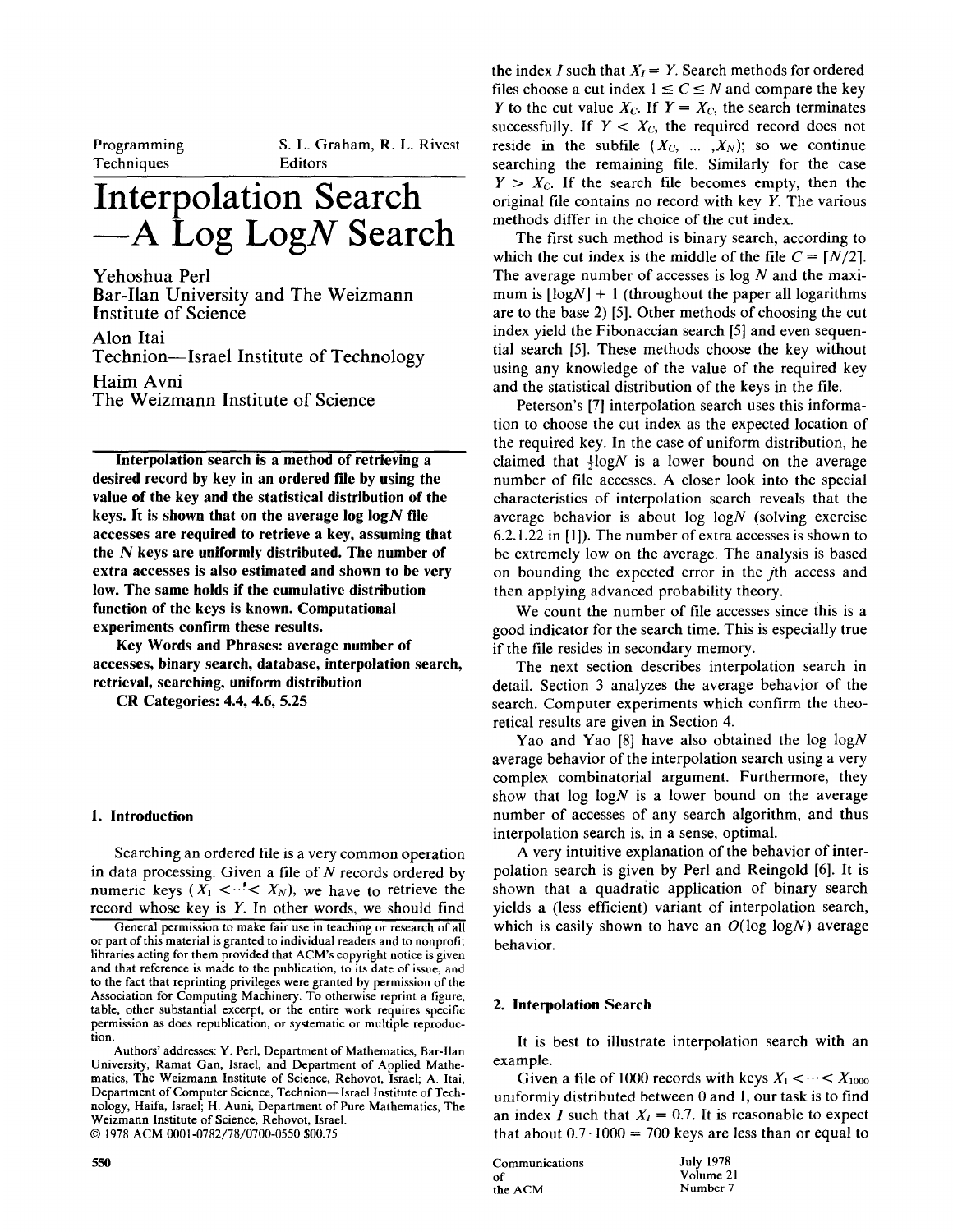$\mathcal{L}^{\mathcal{P}}(0,0)$  and the required record should be near the 700th should be near the 700th should be near the 700th should be near the 700th should be near the 700th should be near the 700th should be near the 700th s  $0.7$ , and  $H$ ord, looking into the file may reveal that  $H$ 

However, looking into the file may reveal that  $X_{700}$  $\epsilon$  = 0.68 < 0.7. Although we have not retrieved the record, we can deduce that the desired index lies between 700 and 1000. The corresponding keys are uniformly distributed between 0.68 and 1. The new file contains 300 records.  $P_2 = (0.7 - 0.68)/(1 - 0.68) = 0.0675$  is the probability that these records have smaller or equal keys; therefore we should now look at the  $300 \cdot 0.675 \approx 20$ th record of the new file.

This process is continued by using the same method; at each iteration either the record is found or the length of the files is decreased.

In two typical interpolation searches performed on a uniformly distributed file of 400,000 keys, the following  $\mathbf{1}$ 

(i) 212656, 213028, 213015, 213017.

Formally, let (X~ <-..< *XN)* be a file of uniformly

Formally, let  $(X_1 \leq \cdots \leq X_N)$  be a file of uniformly distributed keys between *a* and *b*. For technical reasons, we add the keys  $X_0 = a$  and  $X_{N+1} = b$  as the first and last records of the file. Let  $P$  be the probability that a random key in the file is less than or equal to  $Y$ ;  $P =$  $(Y - X_o)/(X_{N+1} - X_o).$ 

In the next section we show that the expected location of the record is  $N \cdot P$ . Therefore we choose the cut index  $C = [N \cdot P]$  and continue the general search scheme of the previous section.

Since the cut index is always the expected location of the desired record, most file accesses of this method are in the vicinity of this record. In a paging environment, in which a number of successive records are contained in a single page, this property greatly reduces the number of page faults. On the other hand, binary search accesses records widely apart before narrowing down at the vicinity of the goal. Because of this property, interpolation search in a paging environment may compete with threelevel indexed sequential searched, as is suggested in  $[3]$ .

In the worst case, interpolation search might require  $N$  accesses. However, as is shown in Section 3, in the sample space of the uniformly distributed files, the average search requires  $log N$  accesses, and the probability that a search requires more accesses is negligible.

We have presented interpolation search only for uniformly distributed files. A similar approach is possible whenever the cumulative distribution function  $F$  can be calculated. By applying  $F$  to the keys, the files become uniformly distributed [2, vol. 2, p. 37].

## **3. Average Number of Accesses for Interpolation Search**

Let  $F_j$  denote the search file of the *j*th step;  $L_j$  and  $U_j$ . are the lower and upper indices of  $F_j$ , i.e.  $F_j$  =  $(X_{L_j}, \ldots, X_{U_j})$ . The keys  $X_{L_j}$  and  $X_{U_j}$  have already been checked.  $F_j$  consists of  $N_j = U_j - L_j - 1$  unchecked keys, which are uniformly distributed between  $X_{L_i}$  and  $X_{U_i}$ . The state of the search process in the *j*th step is given by *S~ = ( L2, Uj, XLj, X%).* 

$$
S_j=(L_j, U_j, X_{L_i}, X_{U_i}).
$$

 $\mathbf{S}$  and  $\mathbf{S}$  is a large support of  $\mathbf{S}$ 

 $S_1 = (0, N + 1, a, b); N_1 = N.$ 

The value of Y relative to  $X_{L_j}$  and  $X_{U_j}$  is  $P_j =$  $(Y - X_{L_i})/(X_{U_i} - X_{L_i})$ , which is also the probability of a random key in  $F_j$ 's being less than or equal to Y.

Let  $I_i$  denote the number of keys in  $F_i$  which are less than or equal to *Y*. Calling the event that a key is less than or equal to Y a success,  $I_j$  is the result of  $N_j$ . Bernoulli trials with success probability  $P_j$ . Thus  $I_j$  is a binomially distributed random variable  $B(N_i, P_i)$  with expectation  $N_i P_i$  and variance  $N_i P_i (1 - P_i)$  [2].

Define  $K^*$ , the index of the searched key, as the number of keys in a given file which are less than or equal to Y. Thus, given  $S_j$ ,  $K^* = L_j + I_j$  is a (shifted) binomially distributed random variable. Let  $K_i$  denote the index of the key accessed in the *j*th step. In the **K2** 

$$
K_j = E(K^* | S_1, S_2, \dots, S_j). \tag{1}
$$

(We shall ignore the fact that we choose  $[K_i]$ .)

Define the distance between two consecutive accesses,  $D_j = |K_{j+1} - K_j|$ . But  $K_{j+1} = L_{j+1} + N_{j+1} \cdot P_{j+1}$  and  $K_j$  is either  $L_{j+1}$  or  $U_{j+1}$ ; hence

$$
D_j = \begin{cases} N_{j+1}P_{j+1} & X_{K_j} < Y, \\ N_{j+1}(1 - P_{j+1}) & X_{K_j} > Y. \end{cases}
$$
 (2)

Substituting (1) for  $K_{j+1}$  yields

$$
D_j = |E(K^* - K_j|S_1, \dots, S_{j+1})|.
$$
 (3)

Thus  $D_i$  measures also the average error in the *j*th step.

In the sequel we use the following properties of the conditional expectation [1]:

$$
E(E(X|Y_1, ..., Y_j)|Y_1, ..., Y_{j-1})
$$
  
=  $E(X|Y_1, ..., Y_{j-1}).$  (4)

Let f be a concave function; then  $\mathcal{L}(\mathcal{L})$  .  $\mathcal{L}(\mathcal{L})$  .  $\mathcal{L}(\mathcal{L})$  .  $\mathcal{L}(\mathcal{L})$  .  $\mathcal{L}(\mathcal{L})$  .  $\mathcal{L}(\mathcal{L})$  .  $\mathcal{L}(\mathcal{L})$  .  $\mathcal{L}(\mathcal{L})$  .  $\mathcal{L}(\mathcal{L})$  .  $\mathcal{L}(\mathcal{L})$  .  $\mathcal{L}(\mathcal{L})$  .  $\mathcal{L}(\mathcal{L})$  .  $\mathcal{L}(\mathcal{L})$  .

$$
E(f(X) | Y_1, \ldots, Y_j) \le f(E(X | Y_1, \ldots, Y_j)). \tag{5}
$$

The reverse inequality holds for convex functions. *E(D][S1 ..... \$2) <- Dj\_I* for j> 1.

$$
E(D_j^2|S_1,\ldots,S_j) \le D_{j-1} \quad \text{for} \quad j > 1. \tag{6}
$$

**PROOF.** Substituting (3) yields

$$
E(D_j^2 | S_1, ..., S_j)
$$
  
=  $E((E(K^* - K_j | S_1, ..., S_{j+1}))^2 | S_1, ..., S_j)$   
 $\le E(E(K^* - K_j)^2 | S_1, ..., S_{j+1}) | S_1, ..., S_j)$ 

by (5) and the convexity of the square function Communications July 1978 and 1978 and 1978 and 1978 and 1978 and 1978 and 1978 and 1978 and 1978 and 1978 and

| Communications | <b>July 1978</b> |
|----------------|------------------|
| Ωf             | Volume 21        |
| the ACM        | Number 7         |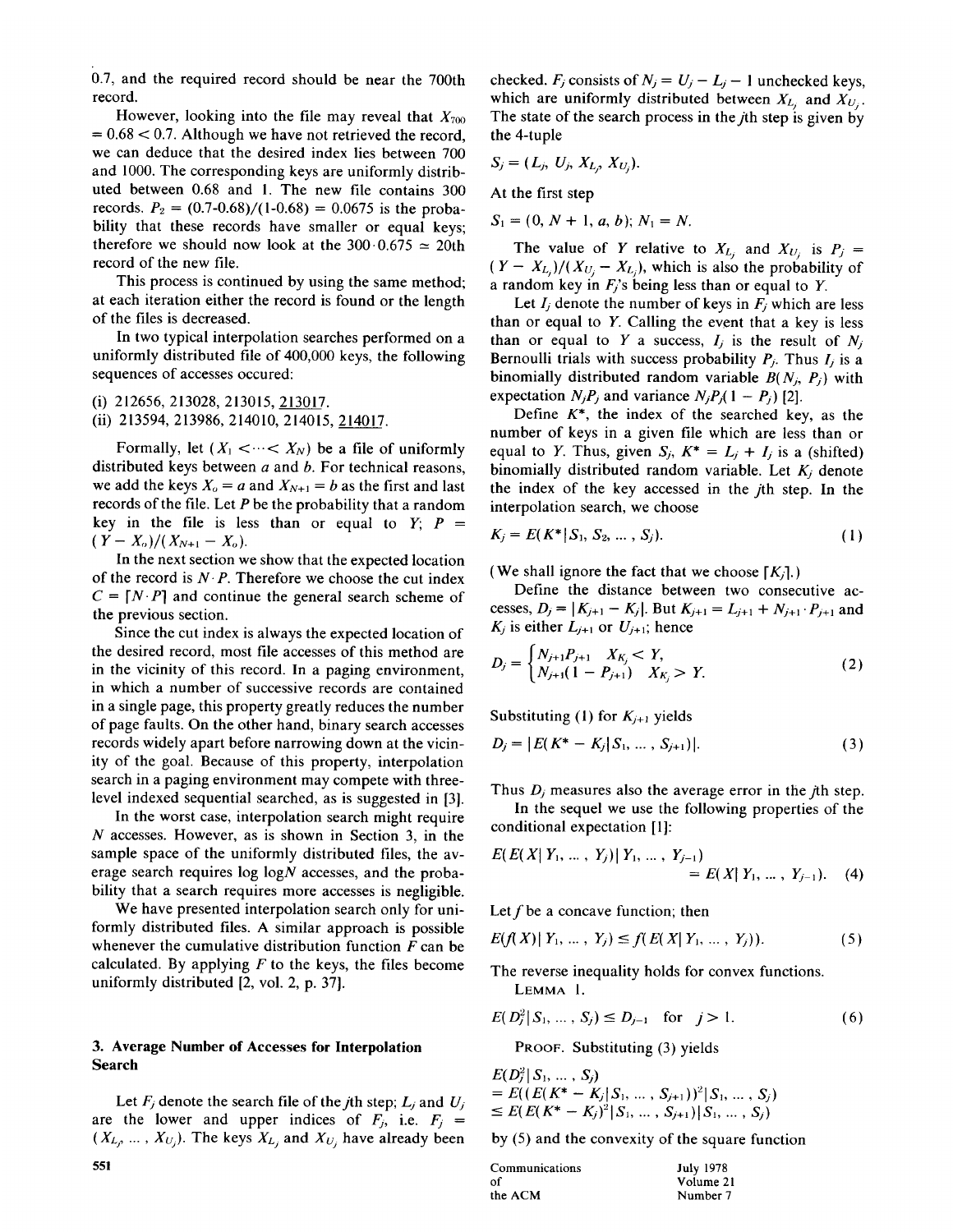$$
= E((K^* - K_j)^2 | S_1, ..., S_j) \text{ by (4)}
$$
  
=  $N_j P_j (1 - P_j) \le D_{j-1}$ 

since, given  $(S_1, ..., S_i)$ ,  $K^*$  is a (shifted) binomially distributed random  $B(N_j, P_j)$  with mean  $K_j$ .

This proof is applicable also for  $j = 1$ , yielding

$$
E(D_1^2|S_1) \le N_1P_1(1-P_1) < N/4. \tag{7}
$$

COROLLARY. *The average error in step 1 is less than*   $\frac{1}{2}$   $\sqrt{N}$ .

PROOF.  $(E(D_1|S_1))^2 \leq E(D_1^2|S_1) < N/4$ . By (5) and (7) thus  $E(D_1 | S_1) < \frac{1}{2} \sqrt{N}$ .

THEOREM 1. *The average error in step j is less than*   $N^{2^{-j}}$ 

PROOF. Applying (4), (5), and (6) yields

$$
(E(D_j|S_1))^2 \le E(D_j^2|S_1) = E(E(D_j^2|S_1,\ldots,S_j)|S_1) \le E(D_{j-1}|S_1).
$$

Thus, by simple induction,

 $(E(D_j|S_1))^{2^{j-1}} \leq E(D_1|S_1) < \sqrt{N}.$ or  $E(D_j|S_1) < N^{2^{-j}}$ .  $\Box$  (8)

The right-hand side of (8) converges to 1. The slow convergence near 1 is irrelevant to the number of accesses. Thus we shall find the first *j* for which  $E(D_i|S_1)$  $\leq$  2. This approach is justified in practice, since this inequality means that using sequential search at this point requires, at most, two additional accesses on the average.

Solving  $(8)$  for *j*, we obtain

 $j \geq \log \log N$  implies  $E(D_i) \leq 2$ .

Thus after  $log \log N$  accesses the average error is less than or equal to two. However, the above estimate does not mean that the average number of accesses is bounded by  $log log N$ . This is the content of the following theorem.

THEOREM 2. The average number of accesses required is less than log logN.

PROOF. Further results from probability theory are required.

Let  ${Y_k}$  be a sequence of vector-valued random variables. (The sequence  ${Y_k}$  may be interpreted as the whole history of a random process.) Let  $\{X_k\}$  be a sequence of real-valued random variables such that  $\{X_i\}$ is a function of  $\{Y_1, Y_2, ..., Y_i\}$ . The sequence  $\{X_k\}$  is a *supermartingale* with respect to the "history" sequence  ${Y_k}$  if

$$
E(X_{j+1} | Y_1, Y_2, \ldots, Y_j) \leq X_j.
$$

A random variable  $T$  whose range is 1, 2, ...,  $n$  is called a *stopping time* if, when we define  $M_j$  by  $M_j = 1$ when  $j = T$  and 0 otherwise for all  $j = 1, 2, ..., n$ , then  $M_j$  is a function of  $Y_1, \ldots, Y_j$ . (*T* is determined only by the past.)

The Optional Sampling Theorem for supermartingales asserts, under conditions automatically satisfied in our restricted case, that, if  $X_1, \ldots, X_n$  is a supermartingale and T is a stopping time, then  $E(X_T) \le E(X_1)$ . See [4] for further details.

Taking logarithms on both sides of (6), the concavity of the log function and (5) yield

$$
E(2 \log D_j | S_1, ..., S_j) \leq \log D_{j-1}.
$$
 (9)

Denoting  $Z_j = log D_j$ , we obtain

 $E(2^j Z_j | S_1, \ldots, S_j) \leq 2^{j-1} Z_{j-1}.$ 

Thus the sequence  $\{2^iZ_j\}$  is a supermartingale with respect to the sequence  $\{S_i\}$ .

Let T be the first *j* for which  $Z_j \le 1$ . In the meantime, we shall assume  $Z_T = 1$  (i.e.  $D_T = 2$ ). T is a stopping time, and by the Optional Sampling Theorem

$$
E(2TZT) \le E(21Z1) = E(2 log D1)
$$
  
But  $ZT = 1$ , and by (5) and (7)  

$$
E(2 log D1) = E(log D12) \le log(E(D12)) < log N.
$$
  
Thus

$$
E(2^T) < \log N \tag{10}
$$

or

$$
\log E(2^T) < \log \log N. \tag{11}
$$

The concavity of the log function and (5) yield

$$
E(T) < \log \log N. \tag{12}
$$

However, there remains a difficulty since there may be no T for which  $Z_T = 1({Z_i})$  is a discrete sequence and may become strictly less than 1 without being equal to 1 ). We may circumvent this difficulty by extending the sequence  $\{Z_i\}$  to a continuous function, e.g. by linear interpolation:

$$
Z(t) = (t - \lfloor t \rfloor) Z_{j+1} + (\lfloor t \rfloor + 1 - t) Z_j \text{ for } j = \lfloor t \rfloor.
$$

From (9) it can be shown that

$$
E(2^{[t]}Z(t)|S_1,\,...\,,S_j) \leq 2^jZ_j.
$$

Since  $Z(t)$  is continuous in t, we can properly define T as the minimal t for which  $Z(t) = 1$ . The same proof as  $t_{\text{tot}}$  of the Optional Sampling Theorem shows that  $(10)$  $\overline{a}$  is valid.  $\overline{a}$ is valid.<br>Applying Chebyshev's inequality to (10) yields

$$
P\{2^T \geq (\log N)^{1+\alpha}\} \leq (\log N)/(\log N)^{1+\alpha} = 1/(\log N)^{\alpha}.
$$

This may be rewritten as

$$
P\{T \ge (1+\alpha) \log \log N\} \le (\log N)^{-\alpha},\tag{13}
$$

which shows that it is very unlikely to pass very far from the average.

We also strictly bound the average number of extra accesses (over log logN).

Given a random variable T, define a random variable

| Communications | <b>July 1978</b> |
|----------------|------------------|
| эf             | Volume 21        |
| he ACM         | Number 7         |

**552**